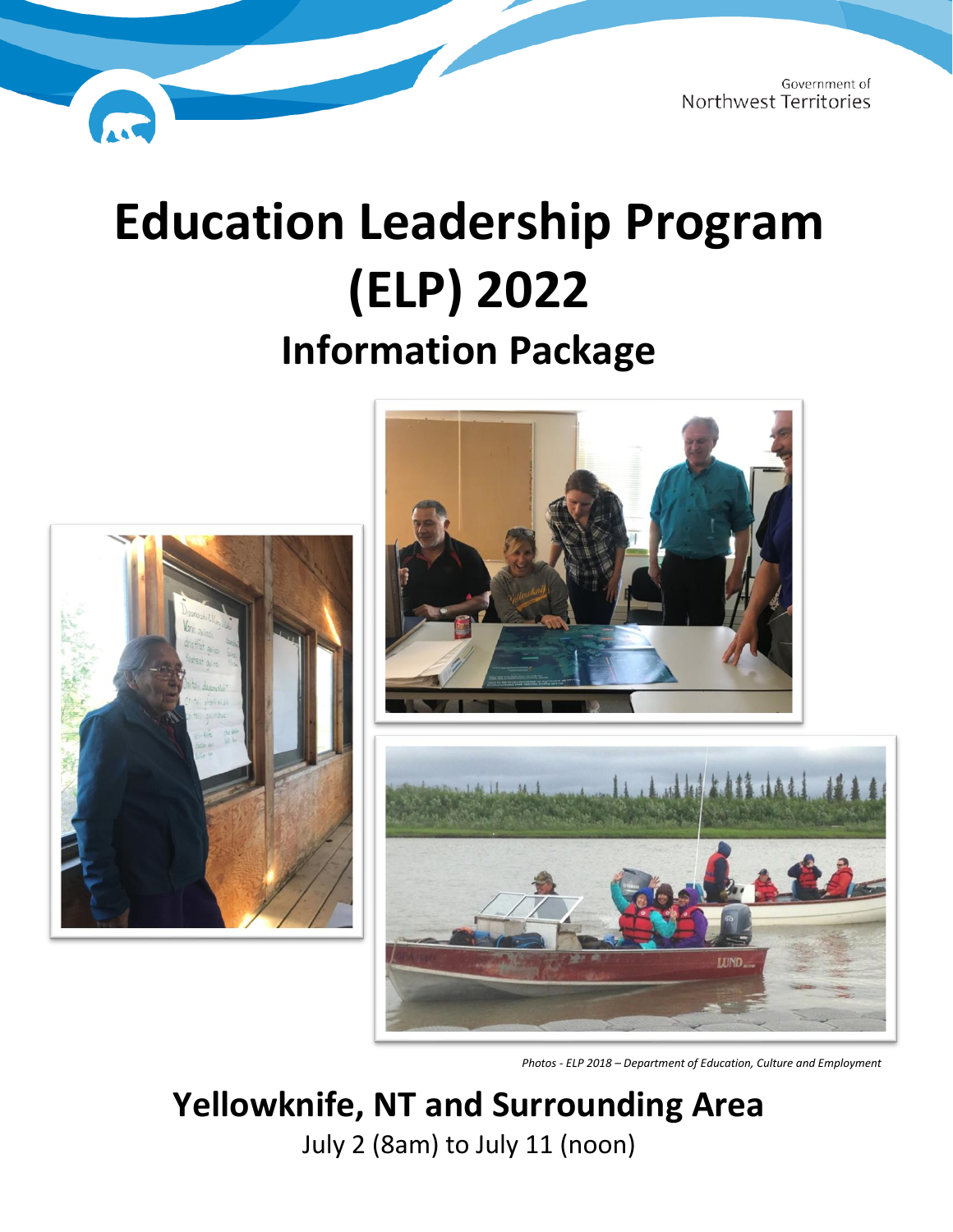# **Important Dates**



- **May 30, 2022:** Deadline to submit application for ELP to Colleen or Stephanie at the Department of Education, Culture and Employment (ECE).
- **July 1, 2022:** Participants must arrive in Yellowknife at the Chateau Nova Hotel (across the street from the NWT Legislative Assembly and the Prince of Wales Northern Heritage Centre). The Chateau Nova has a free shuttle from the airport to the hotel. Those driving in will be pleased to find this hotel has ample and free parking available. The Chateau Nova also has a restaurant and bar on the first floor.

An ELP staff member will be in the lobby of the Chateau Nova to greet you and provide your ELP materials (ELP staff member will be onsite in the lobby between 2- 5pm and again from 6-8pm on July 1).

**ELP participants are responsible for arranging and initially paying for their own transportation to and from Yellowknife then can seek reimbursement for eligible costs from the NWT Teachers' Association (NWTTA) professional development office (for GNWT, NWTTA members) and from YK1 or YCS (for YK1 and YCS employees that have been approved as a funded participant in 2022 ELP).**

No meals will be provided on July 1. A claim process will be available for all meals not provided throughout the 10 days of the ELP program, as well as July 1 (for those who travelled to Yellowknife).

- **July 2–July 11:** These 10 days are the three ELP camp days and seven ELP classroom days. There are no late arrivals to, or early departures from, the 10 days of the ELP. The first day (July 2) will begin at 8am in the lobby of the hotel where you will board transportation to camp. Each day will begin at 8am, which means you should be sure to have breakfast prior to arrival.
- **July 11, 2022:** The ELP program finishes at noon on July 11, 2022; this allows for afternoon plane departures, whether going south or north. If you are flying out of Yellowknife on July 11, please refrain from booking a morning flight. Canadian North, Air Canada and WestJet all have flights departing for southern destinations after 2pm. Flights to northern communities are too numerous to outline, so if you are returning to your home community in the NWT, please consult flight schedules for airlines that serve your community and select a flight that departs Yellowknife in the afternoon. We have listed all relevant airline links at the end of this document.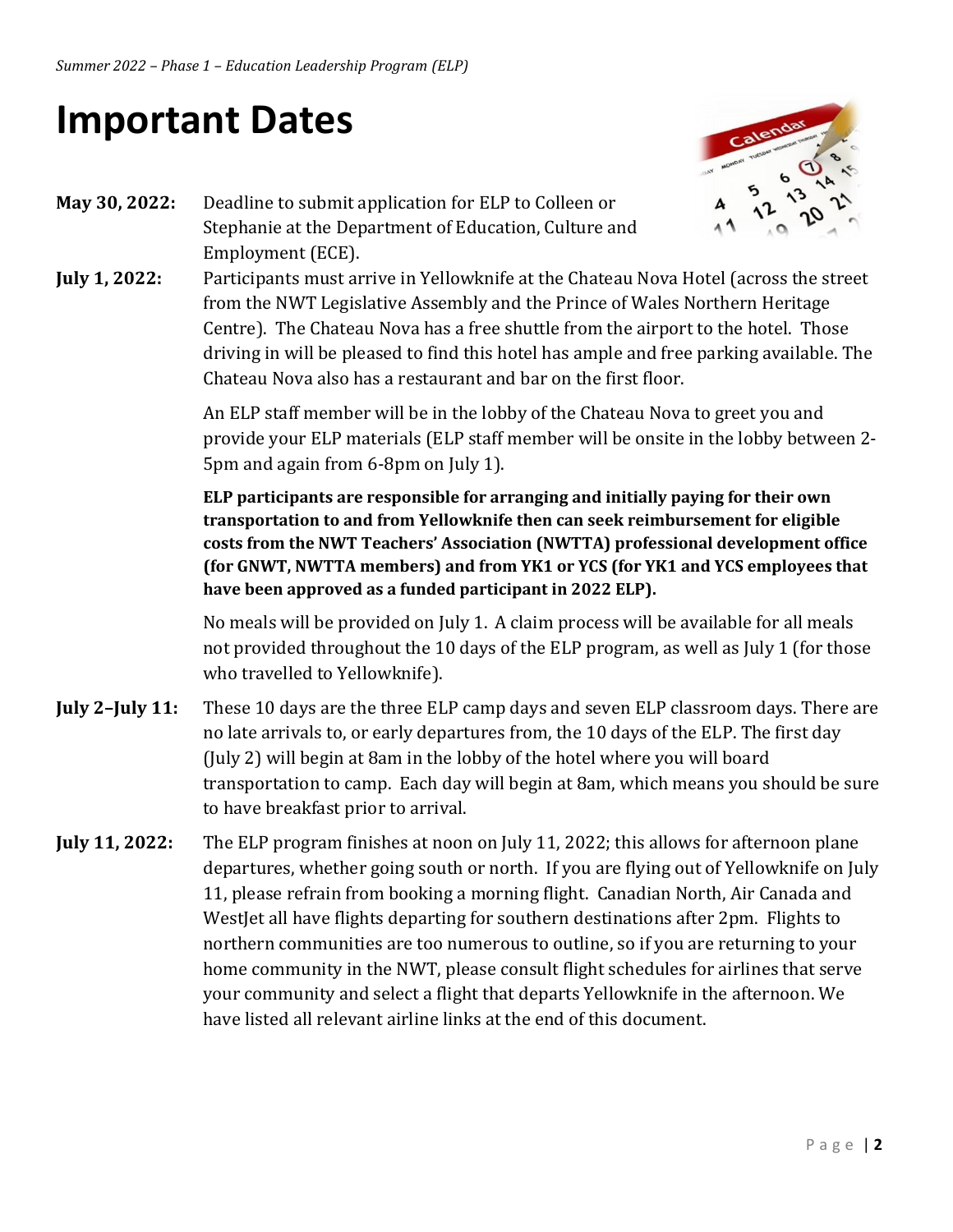# **Locations**

The 2022 Education Leadership Program (ELP) will take place in two locations, Yellowknife (École St. Patrick High School and Weledeh Catholic School) and a camp location. The ELP begins with dedicated time focussed on Indigenizing education and cultural learning experiences. You will spend three days in a camp setting within 30 km of Yellowknife.

# **The 10 Days of the ELP**

# **JULY 2-4 (Sat., Sun. and Mon.)**

For each of the three camp days, you will have breakfast at your hotel (or at home for Yellowknife participants) and then meet with all participants and ELP organizers in the lobby of the Chateau Nova at 8am. Vehicle transportation will be arranged by ECE for travel to the camp location. All ELP participants must take the ELP-arranged transportation each day. This is for insurance purposes for the GNWT. Lunch and snacks will be provided each day at camp.

# **JULY 5-11 (Tues. to Mon.)**

For each of these six and one-half classroom days, you will have breakfast at your hotel (or at home for Yellowknife participants) and then walk, taxi or drive to the campus of École St. Patrick High School and Weledeh Catholic School. We are using these great spaces courtesy of Yellowknife Catholic Schools. The ELP will have a space for our full group presentations as well as four individual classrooms available for home group sessions. Lunches will be provided on site each day on campus.

# **FINAL DAY - Monday, JULY 11**

Prior to leaving the Chateau Nova for your last half day of class, participants can request a 12:15pm check-out from the hotel or check out early in the morning and place luggage in hotel storage until lunch. A bagged lunch and beverage will be provided to each participant at noon. **Participants are responsible for arranging their own travel from Yellowknife.**

# **When you pack your bags…**

Once you arrive and get settled in Yellowknife, we suggest you organize a smaller bag/backpack that you can bring each day for our three camp days. This will ensure you have a way of carrying all the items you may need for each day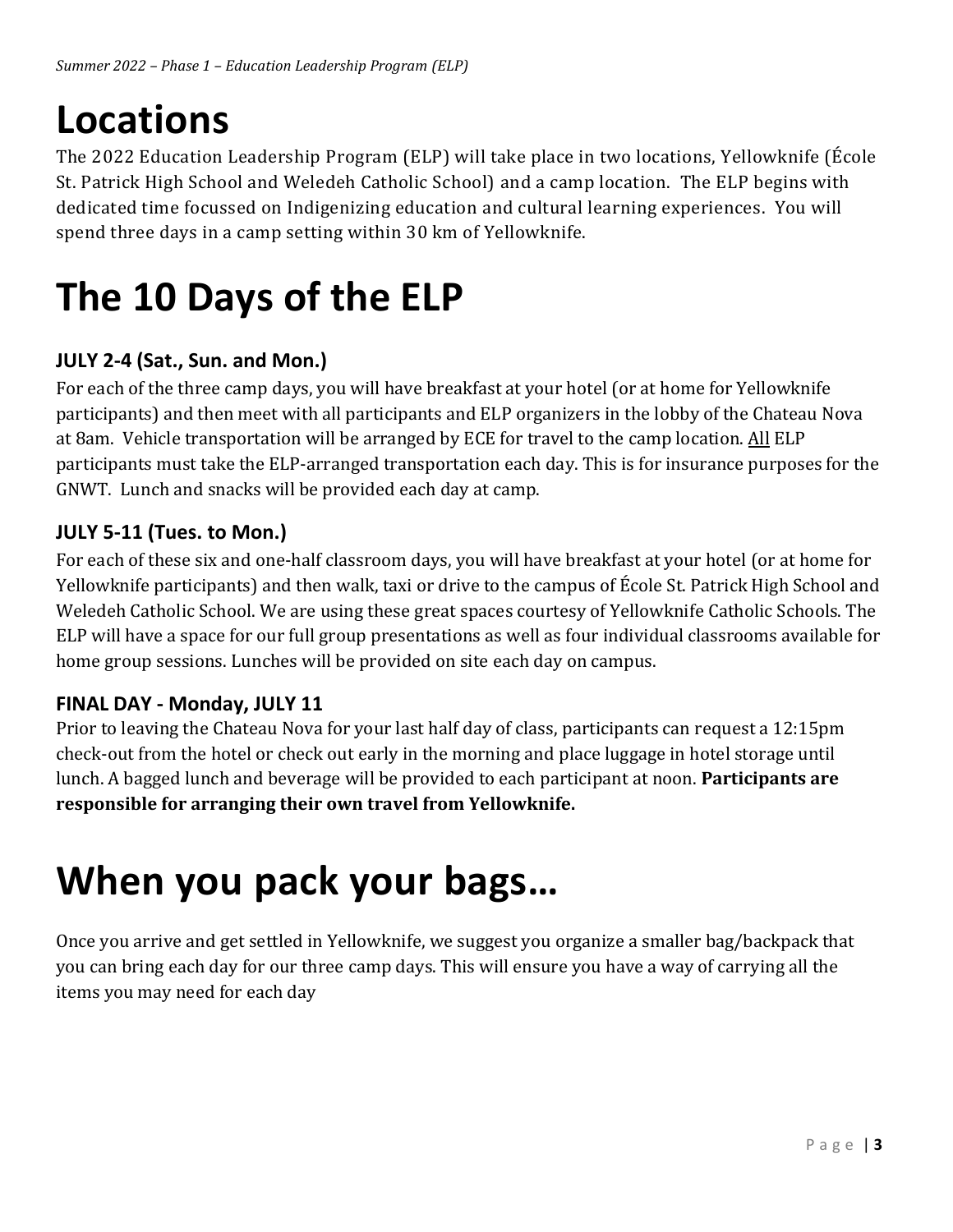*Summer 2022 – Phase 1 – Education Leadership Program (ELP)*





# **For Camp Days :**

Pack a small bag or backpack with the necessary belongings you will require for your day trips to camp.

It is recommended that this bag be packed the night before and ready for the morning of July 1, 2022.

# **For Yellowknife:**

Rooms at the Chateau Nova Hotel will be assigned to participants from July 1 to the morning of July 11, based on single occupancy for travellers. All your luggage will remain in your hotel room for the 10 days of stay for the ELP.

An 11th night of stay can be arranged for those that have no available flight on that day, if returning to your home community in the NWT.

### **Recommended items to pack for Camp Days:**

- **Ø** Hat
- ⊠ Sunscreen
- $\boxtimes$  Bug repellent
- $\boxtimes$  Rain gear

# **Optional items for ELP Camp Days:**

- $\boxtimes$  Bug jacket
- $\boxtimes$  Swimsuit and towel if you are an adventuresome swimmer
- $\boxtimes$  Sunglasses

# **Packing items for Yellowknife:**

- $\boxtimes$  All personal toiletries
- $\boxtimes$  Water bottle (bring to classroom days as well)
- $\boxtimes$  Any necessary medications (place in your carry-on bag if you are flying)

**Ø** Seasonal jacket Water bottle

 $\boxtimes$  Any necessary medications

clothing

Comfortable outdoor

- $\boxtimes$  Hiking boots or running shoes (closed-toed shoes)
- $\boxtimes$  Fishing equipment (rod and tackle, if near water and you have a valid NWT fishing licence)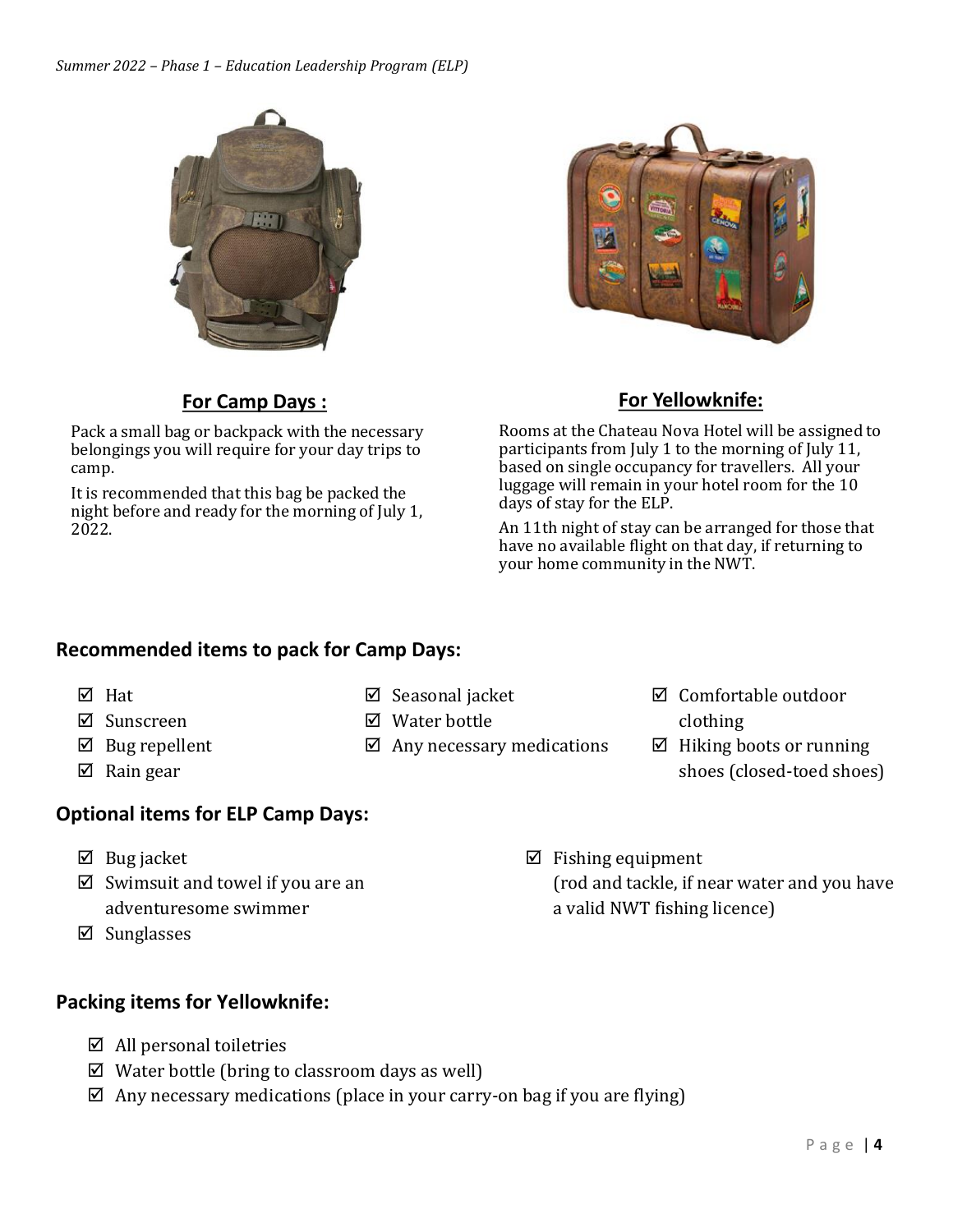# **What to Expect at Camp**



*Reindeer Station, ELP 2018, Department of Education, Culture and Employment*

When the camp location is confirmed, ECE will send out detailed information about the location and the particular features of the camp. We will be sure to include some photos.

# **General Camp Objectives**

### **Objectives for our ELP camp days together involve:**

- Learning about our surroundings (orientation and understanding the importance of place);
- Beginning to learn about protocols of the region/area;
- Getting to know each other (renew and begin to build new collegial relationships);
- Understanding the components and expectations of the ELP program;
- Allowing participants to reflect on their own educational experiences, values and beliefs and to recognize that they bring these with them in their teaching and work in NWT education leadership;
- Understanding that community members have valid, important and sometimes different experiences, beliefs and values that are of importance and worthy in NWT education;
- Sharing meals/eating together;
- Understanding why community connections and input are always necessary and valued;
- Experiencing hands-on cultural activities together;
- Learning more about the culture and language of the Indigenous of the people of the Yellowknife area;
- Understanding the responsibilities and challenges of stewardship of a community school;
- Understanding the importance of school-community partnerships;
- Reflecting on school-community connectedness;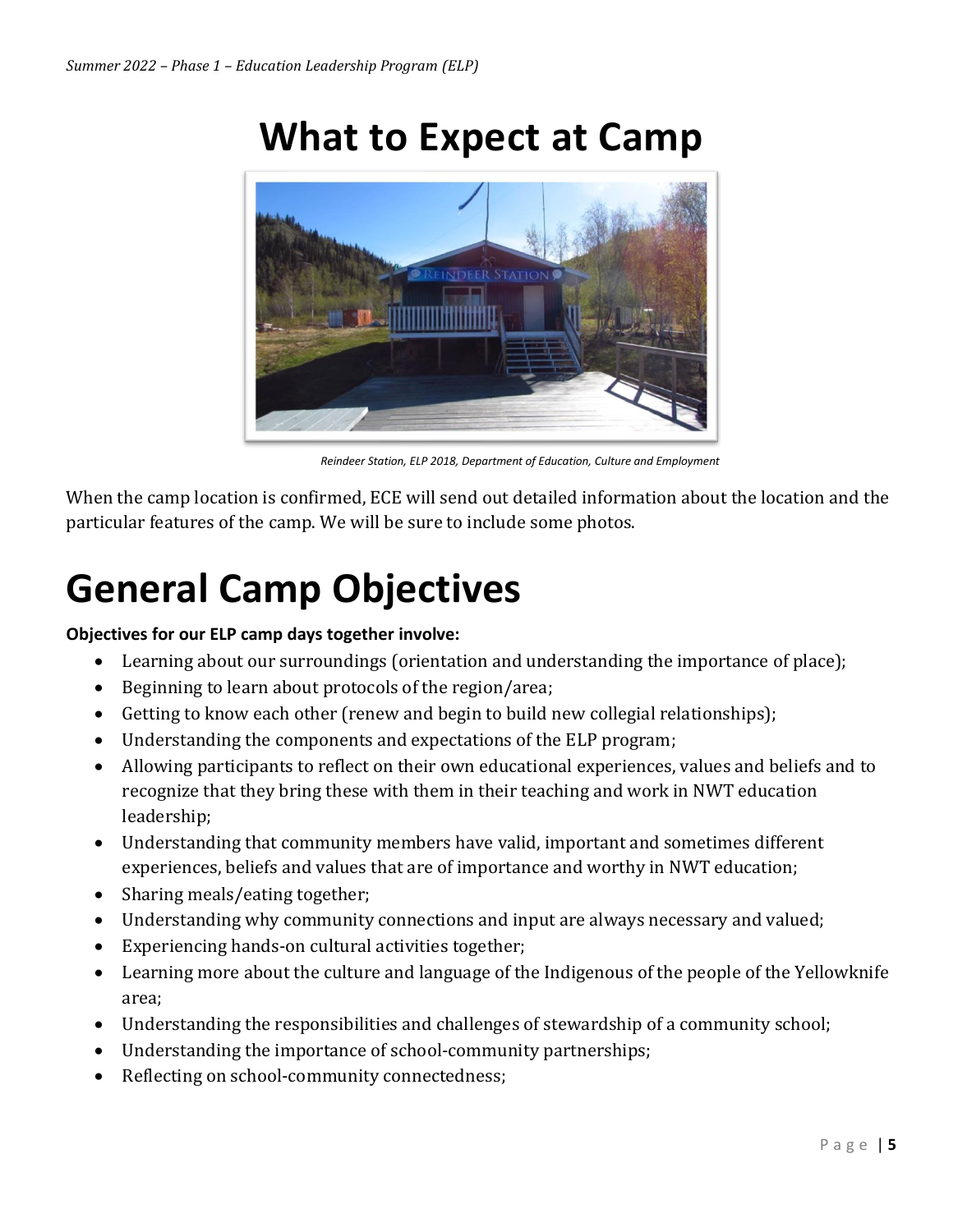- Discussing and identifying areas where stronger community links can be formed by school leaders;
- Reflecting on how our own identity affects how we teach and lead; and
- Reflecting on your three days surrounded by beautiful land, water and people.

# **Safety**

Remember that we will be sharing the land around the camp with wildlife and need to be respectful of their home. While we cannot guarantee that we will not encounter animals, we can take precautions to ensure that we limit the chance of any encounter, and that we all remain safe while inside and outside of the camp buildings. Hired and trained camp personnel will have access to bear spray and a firearm for wildlife protection. Once the camp location has been confirmed, ECE will share whether cell phone service is available in the area. If cell service is unreliable, the organizing team will ensure a satellite phone is on site.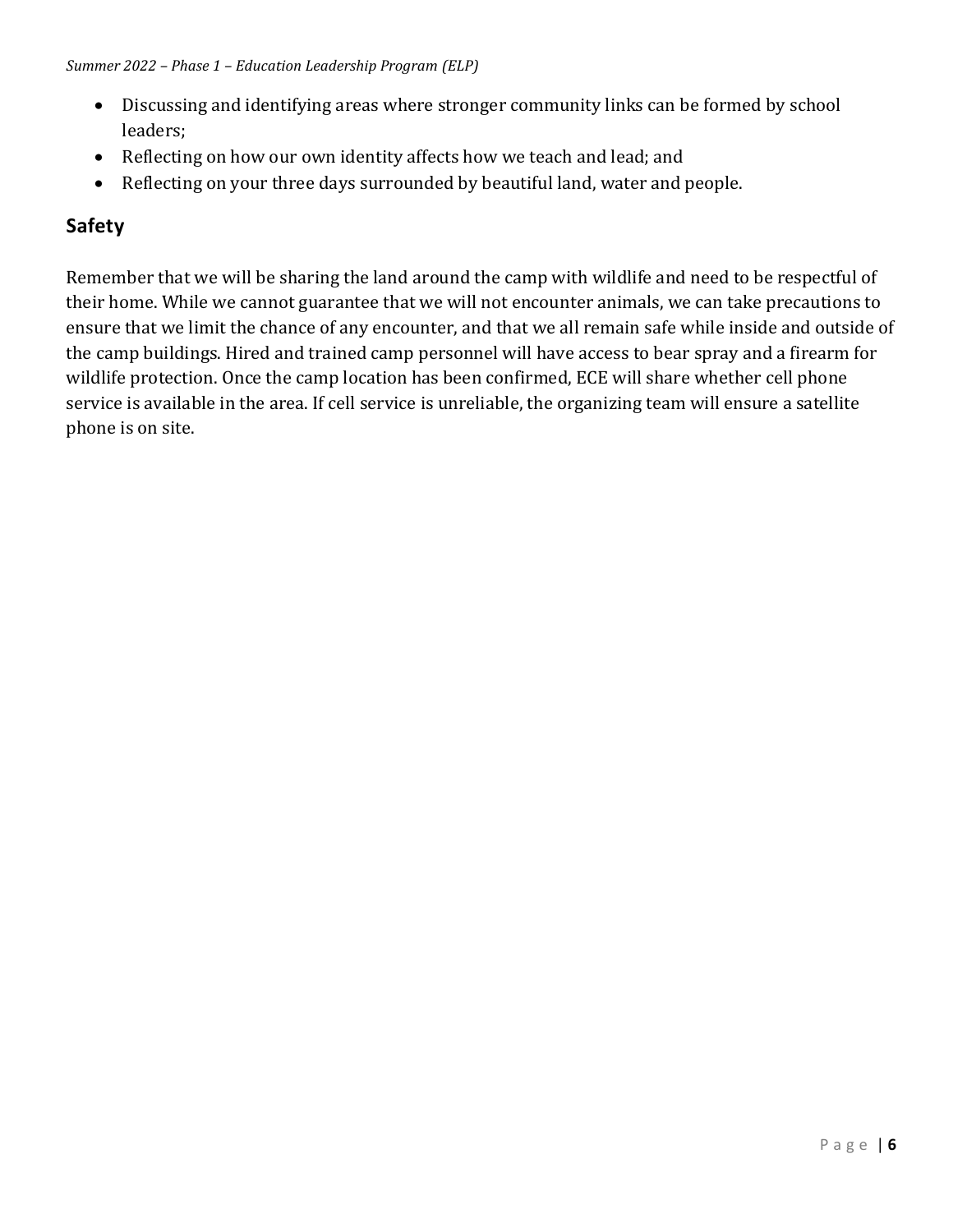# **Please read and adhere to the following camp safety information:**



#### BEARS

•Although it is rare, there are bear sightings within 30 km of Yellowknife. Our camp will be equipped with bear spray should a bear approach camp. There will be a camp staff person on site that is qualified and trained to handle a firearm.



#### CAMP EQUIPMENT

•Camp equipment can be dangerous to the operator or damaged if used by someone not experienced. There may be equipment at the camp areas such as chainsaws, axes, and boat motors. Please, do not handle any of the camp equipment.



#### EXPLORING

- •We want people to enjoy their time at camp. We want participants to make good use of free time, but we also want people to be safe. If you decide to explore the landscape, travel in pairs, do not leave the camp unless you have notified ELP staff that you are leaving, where you are going and when you expect top return.
- •Maps and walkie-talkies will be available at the camp for participants to use.



#### FIRST AID

- •Participants with first aid training are asked to identify themselves as first aiders. Both staff and participants with current first aid training will be identified to the group.
- •First aid kits will be available at the camp and must accompany any activities that take place outside of the camp.



#### SATELLITE PHONE

•There will be a satellite phone available at camp if cell service is unreliable in the area.



#### LIFE JACKETS

•If any type of boating becomes a part of the activities during the three days at camp, each participant will require the use of a life jacket. The ELP team will ensure that there is one adjustable life jacket for each boat passenger, if watercraft are available.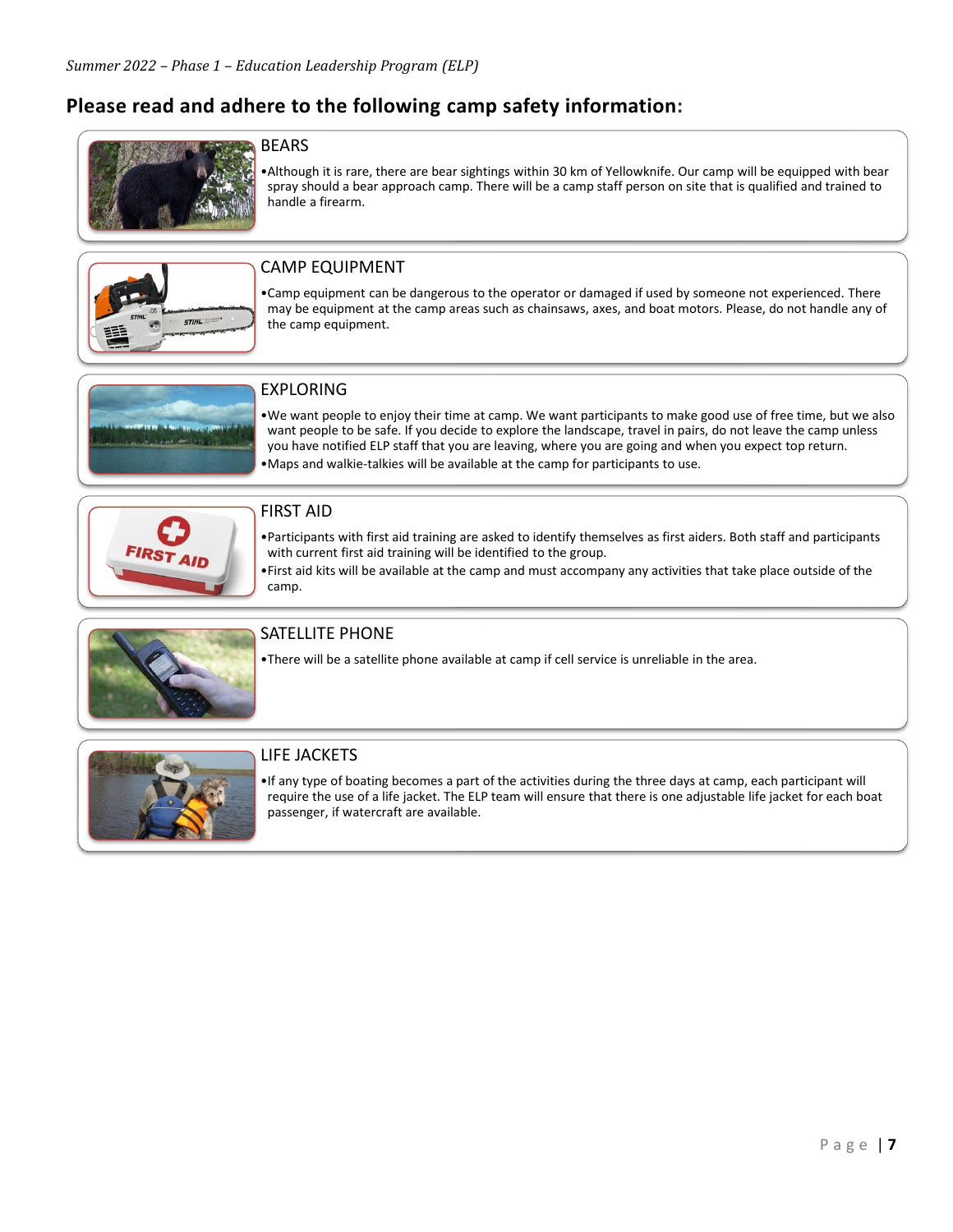# **Meals**

GNWT and NWTTA members who travel to Yellowknife to attend the ELP will use a claim form for the meals not provided by the program including:

| <b>July 1</b> (only if travelling to YK) | \$100 (no meals provided)                                                                           |
|------------------------------------------|-----------------------------------------------------------------------------------------------------|
|                                          | <b>July 2-10</b> (only if travelled to $YK$ ) $$55$ (lunch and $AM/PM$ refreshment breaks provided) |
| <b>July 11</b> (only if travelling)      | \$100 (no meals provided - inside NWT, \$75, if headed outside NWT)                                 |

All lunches and morning/afternoon nutrition breaks will be provided by the ELP program on site, whether at camp or during classroom days.

YCS/YK1 participants will have all lunches and morning/afternoon nutrition breaks provided by the ELP program as well. There will not be any breakfast or supper claim process for YK1/YCS participants as it is expected that they will be accommodated at home and not on duty travel.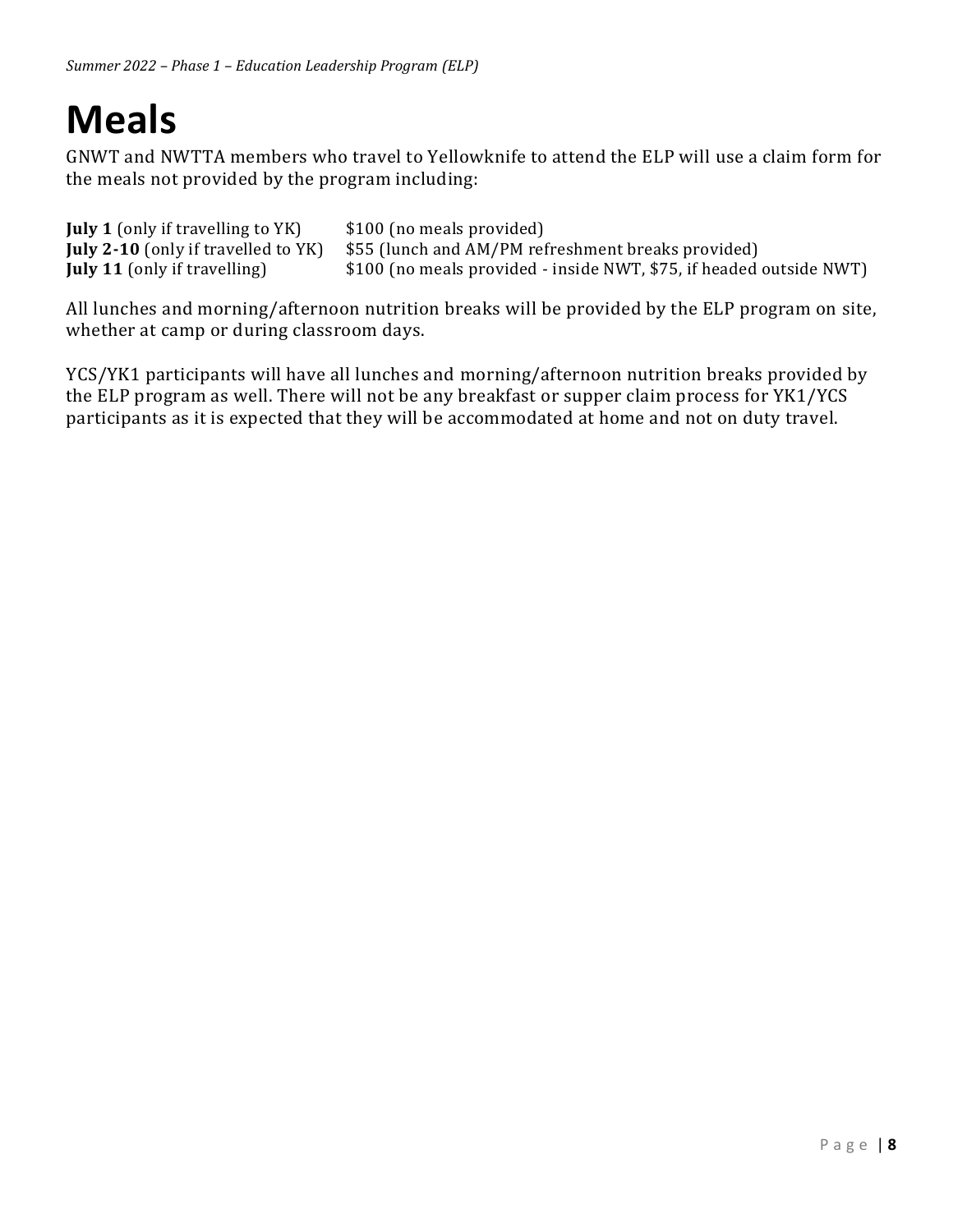# **Education Leadership Program Costs**

The cost for the ELP program (excluding travel) is as follows for each participant:

• Course Fee: \$800

### **Payment of ELP Fee:**



# **Other costs (travel costs, accommodations while en route and any other eligible costs):**



# **Hotel costs in Yellowknife**

Room and taxes for hotel accommodations at the Chateau Nova Hotel will be direct billed on behalf of approved ELP participants. Participants will not be asked to pay for these costs.

# **Reimbursements**

Reimbursement opportunities are available for ELP participants who are NWTTA members; however, each collective agreement outlines different entitlements. Review your entitlements.